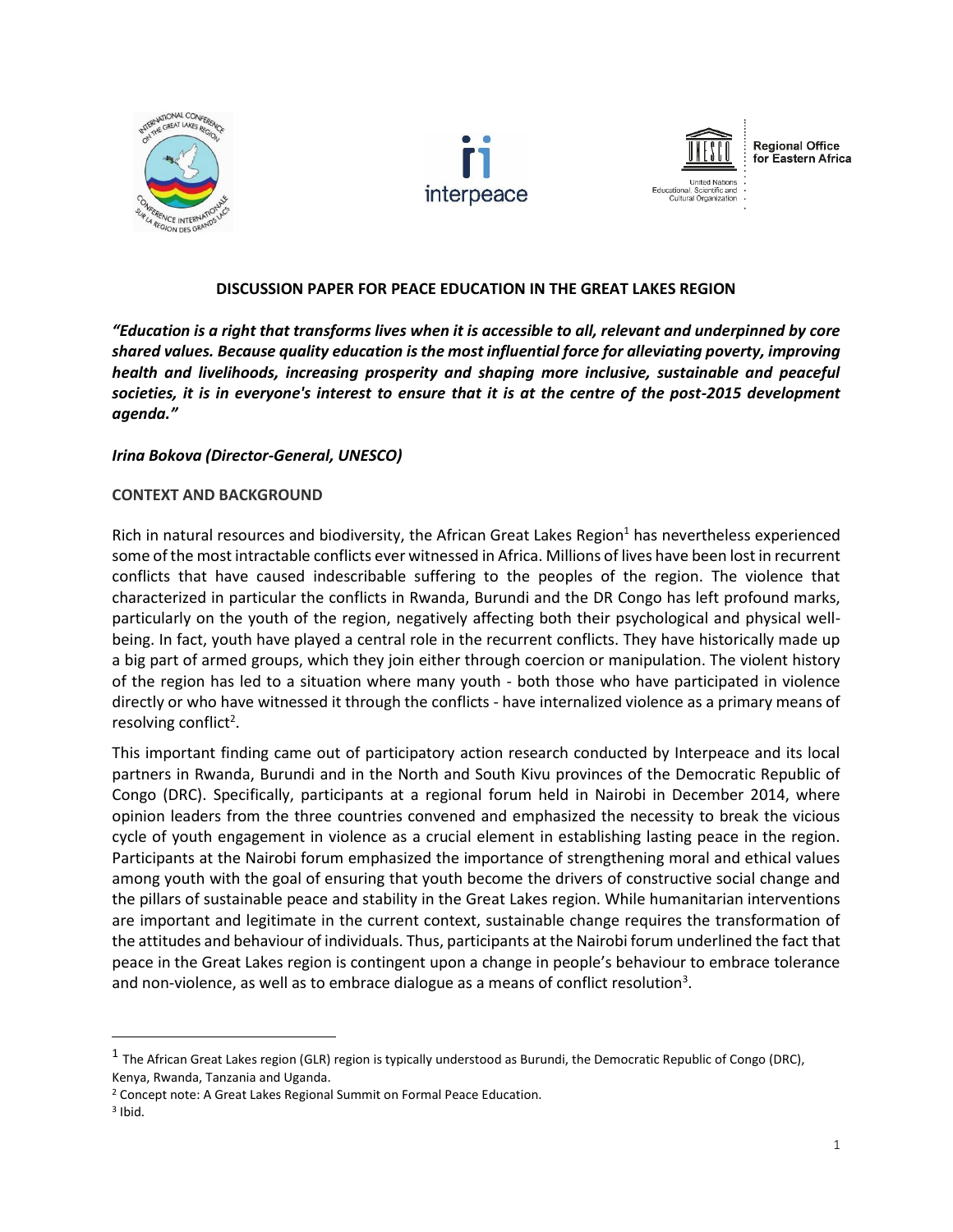Behaviour and attitudinal change can be facilitated using any number of strategies including peace education. Peace education has been recognized as an important pillar in bringing about positive social change. It is therefore important to develop, and implement an integrated peace education programme in the formal and informal education systems in the countries of the GLR. **In the informal settings, sports, theatre, music and religious and youth organizations have been identified as viable conduits for transformation and positive social change among the youth of the Great Lakes region.** The fundamental importance of peace education has been emphasized by participants from a Burundi, the DRC, Rwanda and Uganda, as well as by UNESCO and the International Conference on the Great Lakes Region (ICGLR) and other agencies at the recently concluded Great Lakes Region Peace Education Summit held in Nairobi from 3 – 4 March 4 2016.

The Summit further emphasized the urgency with which regularizing and indeed making peace education a priority for policy makers. During the Summit, participants reiterated the disparities in the levels of development of peace education amongst member countries in the region but nonetheless called for the **rapid advancement in the development of a regional peace education curriculum that will provide the opportunity for all member states to institutionalize and promote peace education both at the formal and non-formal levels,** in their respective countries.

# **PROPOSED ACTIONS**

This discussion paper between Interpeace, UNESCO and the ICGLR calls for the development of systematic **peace education** in the region using a variety of **pedagogical approaches that focus on democracy, human rights education, development, multiculturalism etc. and that these must be institutionalized in the education systems of the member states of the Great Lakes region.**

# **Collaboration between ICGLR, INTERPEACE and UNESCO on a Peace Education Agenda in the Great Lakes Region**

- 1. ICGLR, INTERPEACE and UNESCO **reaffirm a transformative and holistic vision of peace education as a fundamental prerequisite to peace and development in the Great Lakes Region.**
- 2. There is an **URGENT NEED for the DEVELOPMENT of a Regional Peace Education Programme for the countries in the Great Lakes Region. Burundi, DRC and Rwanda have been identified as pilot countries for this project, with the aim to promote a common understanding of peace through formal and non-formal education interventions which include themes such as civics, democracy, inter-cultural and inter-religious understanding and values for sustainable development.**
- 3. INTERPEACE, ICGLR and UNESCO place emphasis and advocate for a clearly-defined, regional **peace education** agenda, which should be an integral part of the broader regional integration and development framework. **Such a regional peace education agenda should be framed by clear, comprehensive overarching goals, to be computed into measurable outcomes and related indicators of peacefulness, tolerance, justice and development.**
- 4. **Peace education** must be seen as a public good and therefore its success largely depends on the participation of **all stakeholders including policy makers, religious leaders, civil society organizations, non-governmental organizations, educationists, parents and communities. INTERPEACE, ICGLR and UNESCO therefore call on all stakeholders to take ownership of the process in developing regional peace education programmes.**
- 5. **Transformative peace education should be at the core of all Peace Education Programmes in all sectors of society in the GLR. It equally requires strong partnerships at national level including**